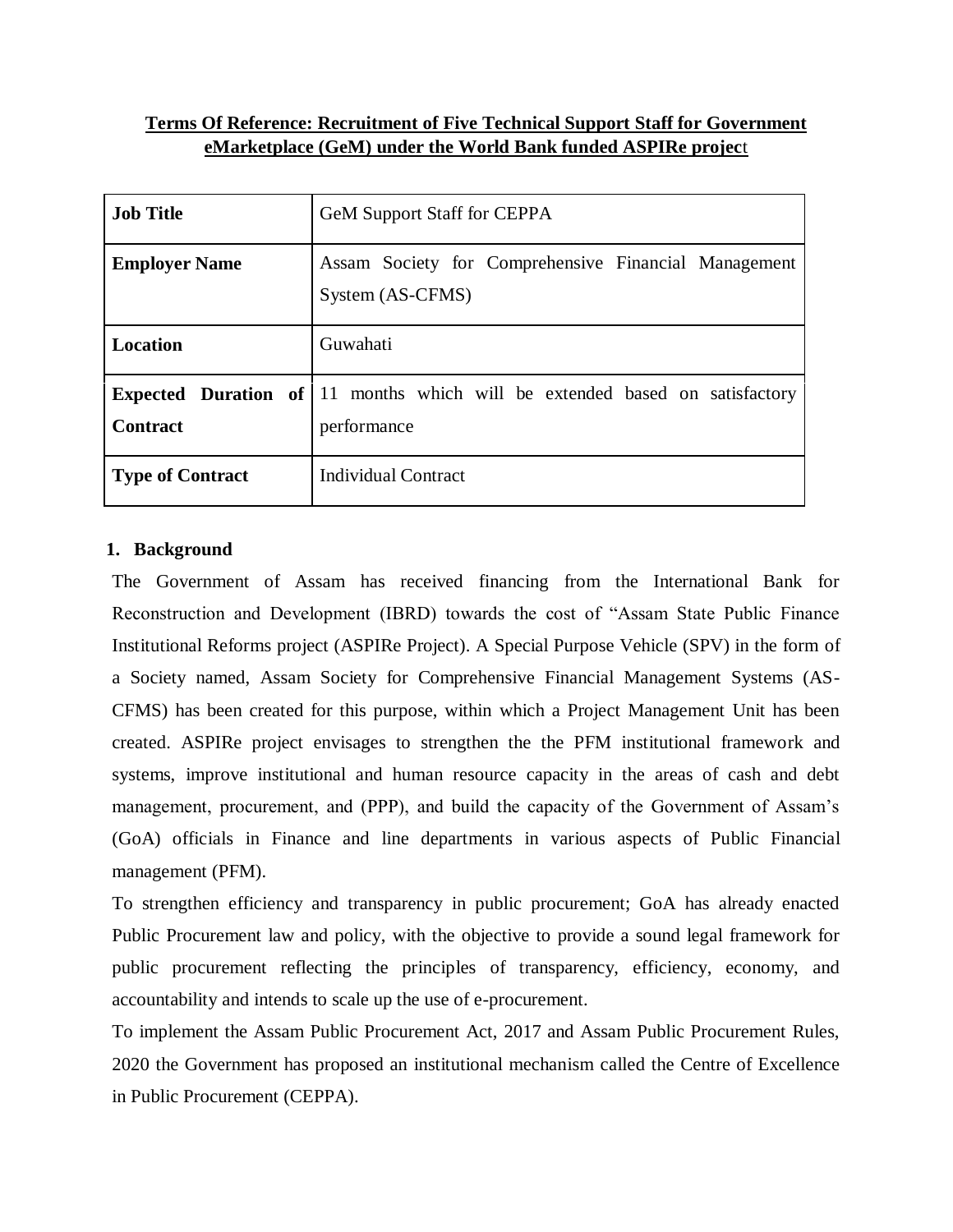As a part of CEPPA, Government e-Marketplace (GeM) Support Cell is responsible for providing support to procuring entities for all GeM procurement related activities in the state of Assam.

AS-CFMS now seeks qualified professionals for five (5) positions of GeM Support Staff for the GeM Support Cell under the CEPPA.

# **2. Scope of Work**

Objective: The primary objective of this consultancy is to provide the necessary support for adoption of Government e-Marketplace (GeM) portal across all departments in Govt. of Assam. Some of the specific tasks under this consultancy may be as follows:

- a. Develop user manuals and solutions to FAQs for GeM
- b. Facilitate establishment GeM training cell at the Assam Administrative Staff College
- c. Prepare user manuals & FAQ documents for making GeM user-friendly
- d. Assist various procuring entities in registration and procurements on GeM portal
- e. Deliver trainings on how to use GeM portal for various procurements
- f. Assist in drafting revised Assam Financial Rules by adding relevant clauses to support implementation of e-procurement and use of GeM portal.
- g. Suggest appropriate mechanism to establish a GeM pool account in the state; assist in establishment of the same.
- h. Assist SPFC/Procurement Shared Services Team in resolving GeM related issues faced by various departments.
- i. Assist in reporting & resolving issues regarding operational aspects of GeM portal faced by users by liaising with the GeM Cell in New Delhi.
- j. Prepare periodic reports on usage statistics related to GeM portal.
- k. Inform GeM users from various departments about changes in the rules or interface of the GeM portal from time to time.

# **3. Output / Deliverables**

- a. Establishment of GeM training and support cell
- b. User manuals and FAQ documents
- c. Seamless adoption of GeM by departments
- d. Training of officials across the Government of Assam on GeM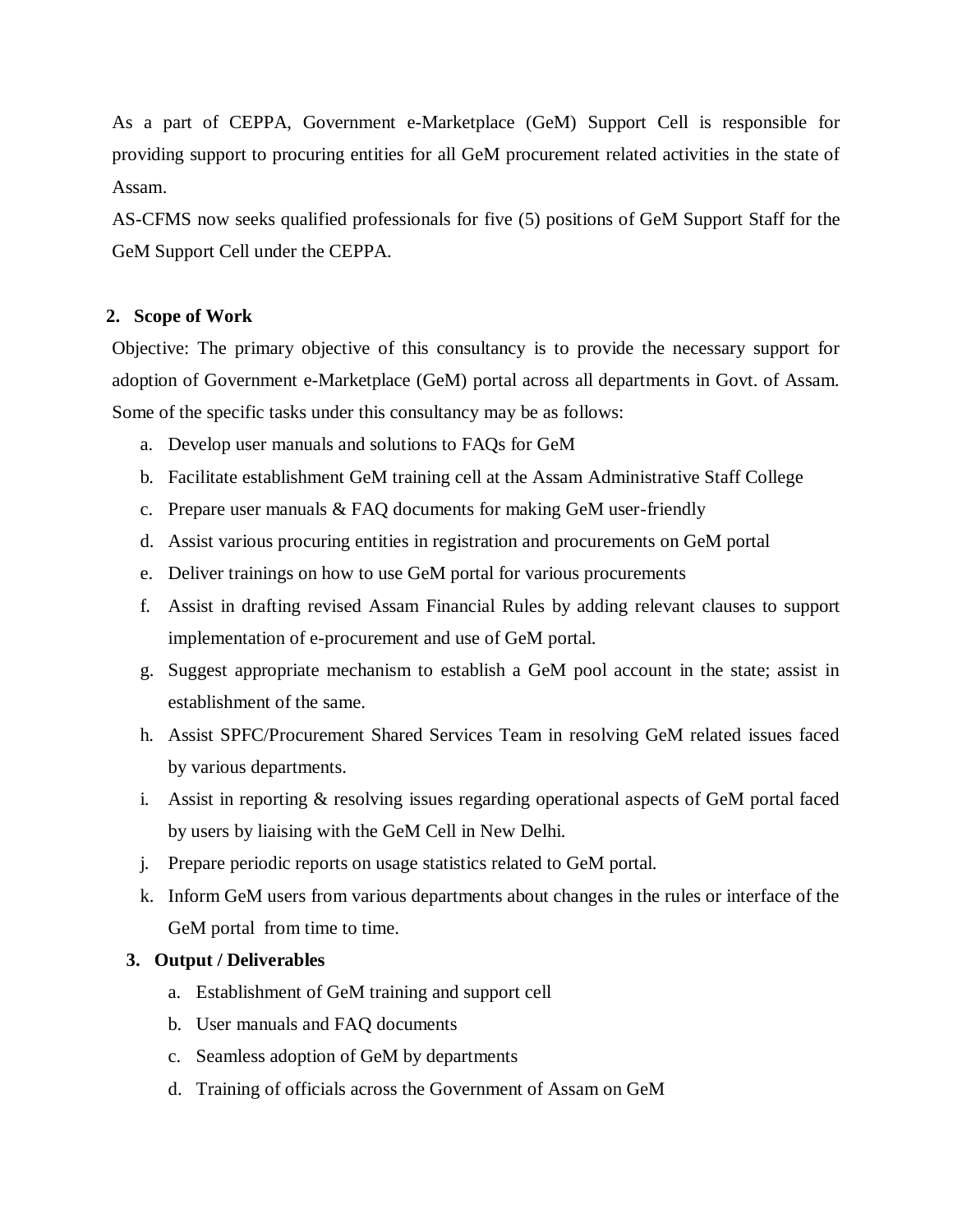- e. Periodic reports on GeM usage, issues faced and their redressal.
- f. Creation of GeM pool account (or similar mechanism) to facilitate swift payments for items procured on GeM

## **4. Required Qualifications**

a. **Education:** Any Graduate from Government recognised University / Institution

## b. **Experience:**

- i. Minimum 1 to 4 year of experience with e-commerce related projects and data analysis.
- ii. Minimum one year of experience in Govt. Projects/ PSUs/ Externally aided projects is preferred.

## c. **Training and Skills**

- i. Knowledge of information technology (web maintenance, programming etc.) would be preferable
- ii. Must be excellent in using computer applications, with advanced knowledge of Office Management, proficiency in MS Office Applications (like Word, Excel, Power Point, MS Project etc.), Operating System, Java configuration, basic idea of installing different types of software,
- iii. Excellent interpersonal skills, strong verbal communication skills in English and Hindi and written communication skills in English;
- iv. Strong communication skills with the ability to clearly and concisely convey necessary information, explain reasoning, and support conclusions using data and facts;
- **5**. **Age**: The candidate shall not be of more than 35 years of age as on 1st January 2022.

# **6. Preferable Qualifications**

- d. Experience of working in an externally aided (World Bank / ADB / JICA / NDB / similar) project will be preferred.
- e. Strong interpersonal skills in spoken Assamese.

# **7. Supervision and Reporting**

The employee shall report to the Additional Project Director on day-to-day basis and to the Project Director, as and when required.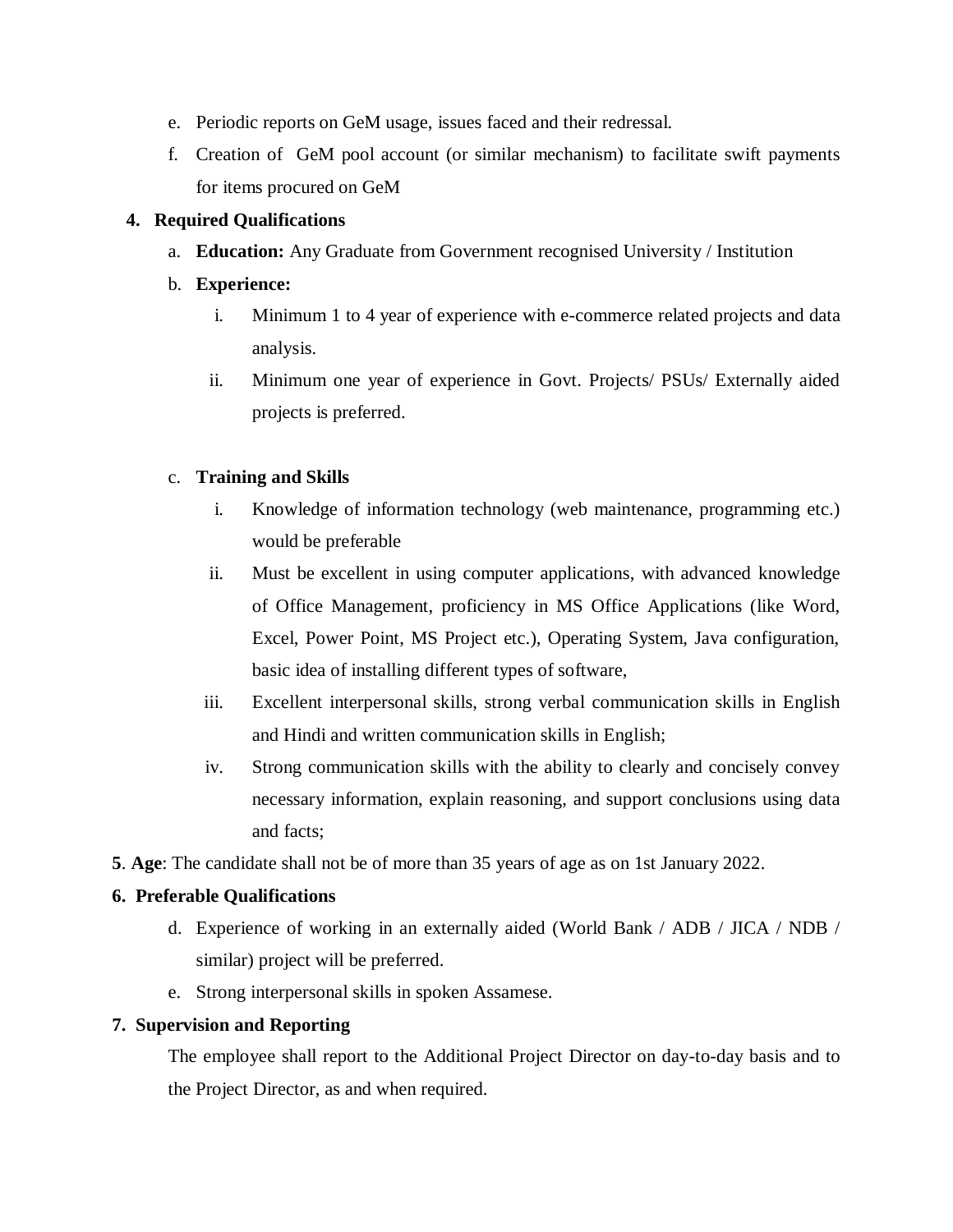The final authority on any issue(s) that may arise during the employment period of the employee shall be resolved by the Project Director, ASPIRe Project, and the decision taken by the PD shall prevail. The annual performance review will be done as per the HR Policy of the AS-CFMS Society.

### **8. Indicative Remuneration and Payment Terms**

The Remuneration will be in Level L2 - Grade A in accordance with the HR Policy of the ASPIRe project. The HR Policy can be viewed at:

[https://finance.assam.gov.in/sites/default/files/swf\\_utility\\_folder/departments/agri](https://finance.assam.gov.in/sites/default/files/swf_utility_folder/departments/agriculture_com_oid_2/portlet/level_1/files/HR%20Manual.pdf) [culture\\_com\\_oid\\_2/portlet/level\\_1/files/HR%20Manual.pdf](https://finance.assam.gov.in/sites/default/files/swf_utility_folder/departments/agriculture_com_oid_2/portlet/level_1/files/HR%20Manual.pdf)

The monthly Cost to the Project will be in the range of  $\bar{\tau}$  35,000 -  $\bar{\tau}$  51,500 / month as per the HR policy of the ASPIRe project, inclusive of Performance Linked Incentive, Communication Allowance and Medical Allowance.

The CTP offered will be decided based on previous salary history, qualification, experience and competency of the candidate.

### **9. Other Conditions**

The appointment will be on a full-time basis and the employee will not be permitted to take up any other assignments during the period.

### **10. Related Information**

The candidates should maintain and operate an email during the duration of the recruitment. **All correspondences will be through email only.**

Due to the expected high number of applications, only shortlisted candidates will be called for a personal interview.

If a significantly high number of applications are received, the Selection Committee may conduct a written test (either online / offline) which will be communicated through email. This is a draft indicated ToR only. The Project Director, ASPIRe Project, AS-CFMS reserves the right to change, update or modify this ToR at any stage during the recruitment process or at the time of signing of the Contract Agreement.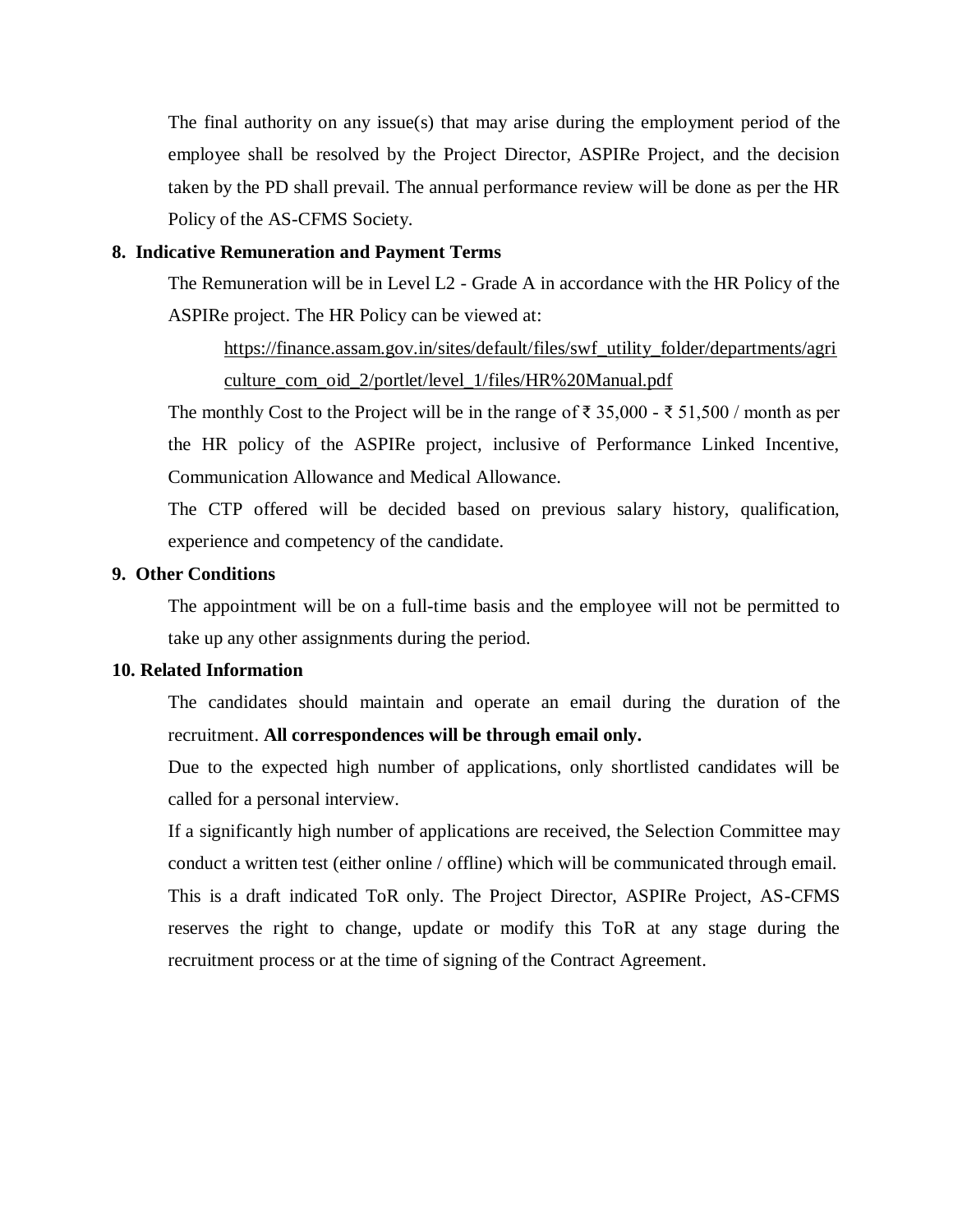### **11. Application Process**:

Candidates need to submit their application in the designated format along with testimonials attached with this ToR. Candidates need to submit their application on or before 17<sup>th</sup> April 2022 through e-mail at careeraspire@outlook.com Submission of Hard Copy of application is not required.

### **12. Terms of Engagement:**

a. The appointment of GeM Support Staff will be purely on contract basis for a period of 11 months. The service may be renewed solely based on performance, output and desired conducts. Department has a right to end the contract at any point of time with a prior notice of one month.

b. The successful candidates will have to sign a contractual agreement in the prescribed format.

c. The contract shall not confer any right or claim of extension/absorption in the department at any point of time whatsoever.

d. Date of interview will be informed via email to the shortlisted candidates. The department reserves the right to cancel/postpone the appointment if so required.

e. No TA, DA or expenses of any kind will be paid for attending the interview.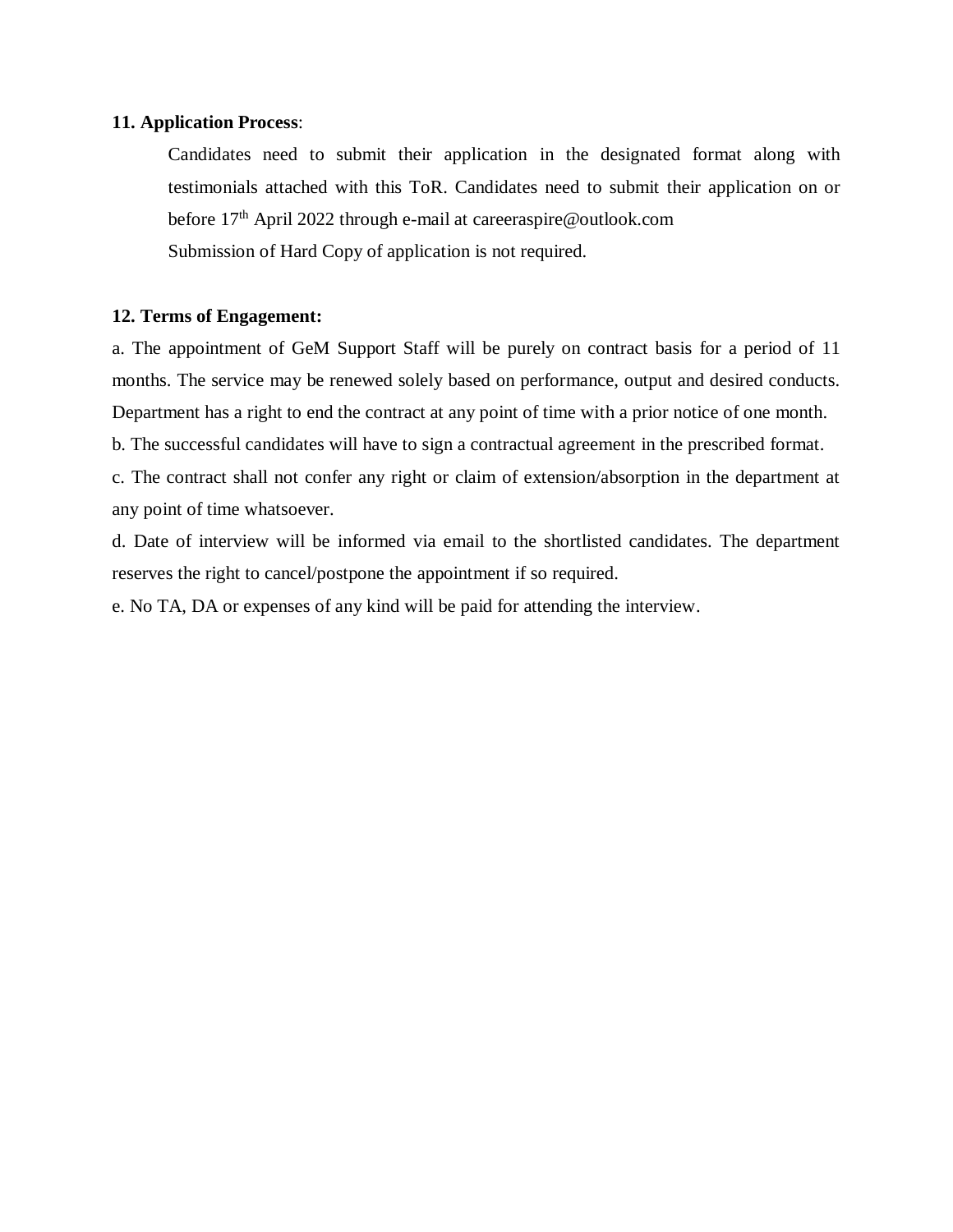### **APPLICATION FORM FOR THE POSITION OF..........................**

- **1. Full Name of the candidate**(In Block Letters):
- **2. Father's/Husband' s Name :**
- **3. Mother's Name :**
- **4. Gender:**
- **5. Maritial Status :**
- **6. Nationality :**
- **7. Permanent Postal Address** (attach a copy of evidence)**:**
- **8. Police Station:**
- **9. Current Address:**
- **10. Mobile No.:**
- **11. Mobile No.** *(WhatsApp messenger)* **:**
- **12. Email ID :**
- **13. Passport No.** *(If available)*: …………………..
- **14. Date of Birth** (attach a copy of evidence)(dd/mm/yyyy):
- **15. Age** *(As on 1stJuly'2021)* **:**\_\_\_\_\_\_Years \_\_\_\_\_\_month(s)
- **16. Current Designation:**
- **17. Current Employer's Full Address with contact email and phone number:**
- **18. Educational Qualification** (attach copies of certificates)**:**

| <b>SI</b> | <b>Examination</b> | <b>Subject</b> | <b>Passing</b> | <b>Year of Name of College Name Board/</b> | <i><u><b>University</b></u></i> | <b>Class/Percentage</b><br>of marks obtained |
|-----------|--------------------|----------------|----------------|--------------------------------------------|---------------------------------|----------------------------------------------|
|           | Graduation         |                |                |                                            |                                 |                                              |
| 2.        | Post graduation    |                |                |                                            |                                 |                                              |
|           | Others (if any)    |                |                |                                            |                                 |                                              |

**19. Training details relevant to the position applied** (attach copies of certificates)**:**

| SI.      | Title of the Training program | <b>Duration of Training</b> | <b>Training organized by</b> |
|----------|-------------------------------|-----------------------------|------------------------------|
|          |                               |                             |                              |
| <u>.</u> |                               |                             |                              |
|          |                               |                             |                              |

- 20. **Total Professional Experience : \_\_\_\_\_**Years \_\_\_\_ month(s)
- **21. Details of Professional Experience** *(Starting from latest \*\*)(attach copies of experience certificates):*

| SI. | Designation | Organization | <b>From</b> | T <sub>o</sub> | Last net salary<br>$\lfloor$ (mm/yyyy) $\lfloor$ (mm/yyyy) $\lfloor$ drawn (per<br>annum) | Summary of<br>Services provided |
|-----|-------------|--------------|-------------|----------------|-------------------------------------------------------------------------------------------|---------------------------------|
|     |             |              |             |                |                                                                                           |                                 |
|     |             |              |             |                |                                                                                           |                                 |
|     |             |              |             |                |                                                                                           |                                 |
|     |             |              |             |                |                                                                                           |                                 |
|     |             |              |             |                |                                                                                           |                                 |
|     |             |              |             |                |                                                                                           |                                 |

Paste Recent Passport Photo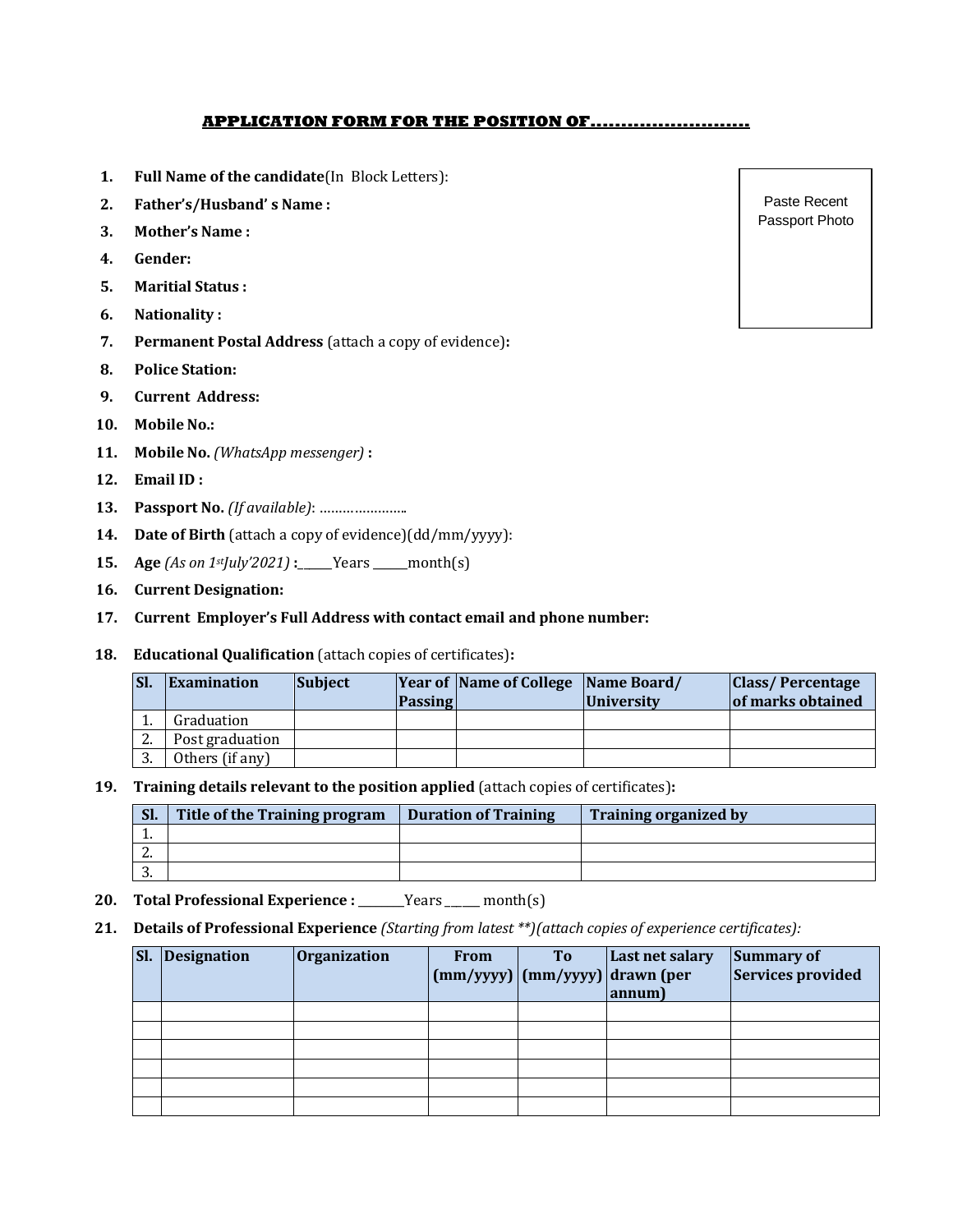|  | the contract of the contract of the contract of the contract of the contract of the contract of the contract of |  |  |
|--|-----------------------------------------------------------------------------------------------------------------|--|--|
|  |                                                                                                                 |  |  |

*\*\* Attach latest salary certificate.*

### **22. Write a brief note describing why would like to be associated with us :** *(Maximum 250 words)*

#### **23. Languages proficiency:**(please tick  $\sqrt{}$ )

| Sl. | Language | Read | Write | <b>Speak</b> |
|-----|----------|------|-------|--------------|
|     |          |      |       |              |
|     |          |      |       |              |
|     |          |      |       |              |
|     |          |      |       |              |

#### **24. Computer proficiency:**

| Sl. | <b>Program/Software/Applications</b> | <b>Excellent</b> | Good | Average |
|-----|--------------------------------------|------------------|------|---------|
|     |                                      |                  |      |         |
|     |                                      |                  |      |         |
|     |                                      |                  |      |         |
|     |                                      |                  |      |         |

#### **25. Names and Addresses of twopersons from whom we may seek reference about you:**

*(The two persons must not be related to you and must have interacted with you for more than 2 yearsin a Professional and/or academiccapacity during the last 5 years)*

| <b>Sl</b> | Name of the person &<br>designation (if any) | <b>Address</b> | Phone no | E-mail id |
|-----------|----------------------------------------------|----------------|----------|-----------|
| <b>.</b>  |                                              |                |          |           |
| <u>.</u>  |                                              |                |          |           |

### **26. Have you ever been discharged or forced to resign from any position?** *(If yes furnish details)*

**Declaration**: I certify that the statements made by me in this application are true, complete and correct to the best of my knowledge and belief. Permission is hereby given to the AS-CFMS to make such investigations as are necessary on the information given above. I understand that any misrepresentation or fraudulence or material omission made herein or in any other document requested by AS-CFMS would render dismissal and termination of my candidature/ service/contract apart from other penal action as per the law.

Date : Signature of the Candidate  $\sim$  Signature of the Candidate  $\sim$ Place :

### **IMPORTANT Notes**:

**1.** Candidates shall complete this application in not more than 8 pages**strictly** as per the above format, along with self-attested copies of testimonials/certificates (not more than 12 pages), evidencing that he/she is qualified to perform the services. *The complete application (only in PDF format)along with certificates/testimonials shall not be more than 20 (twenty) pages or else the application may not be considered.*